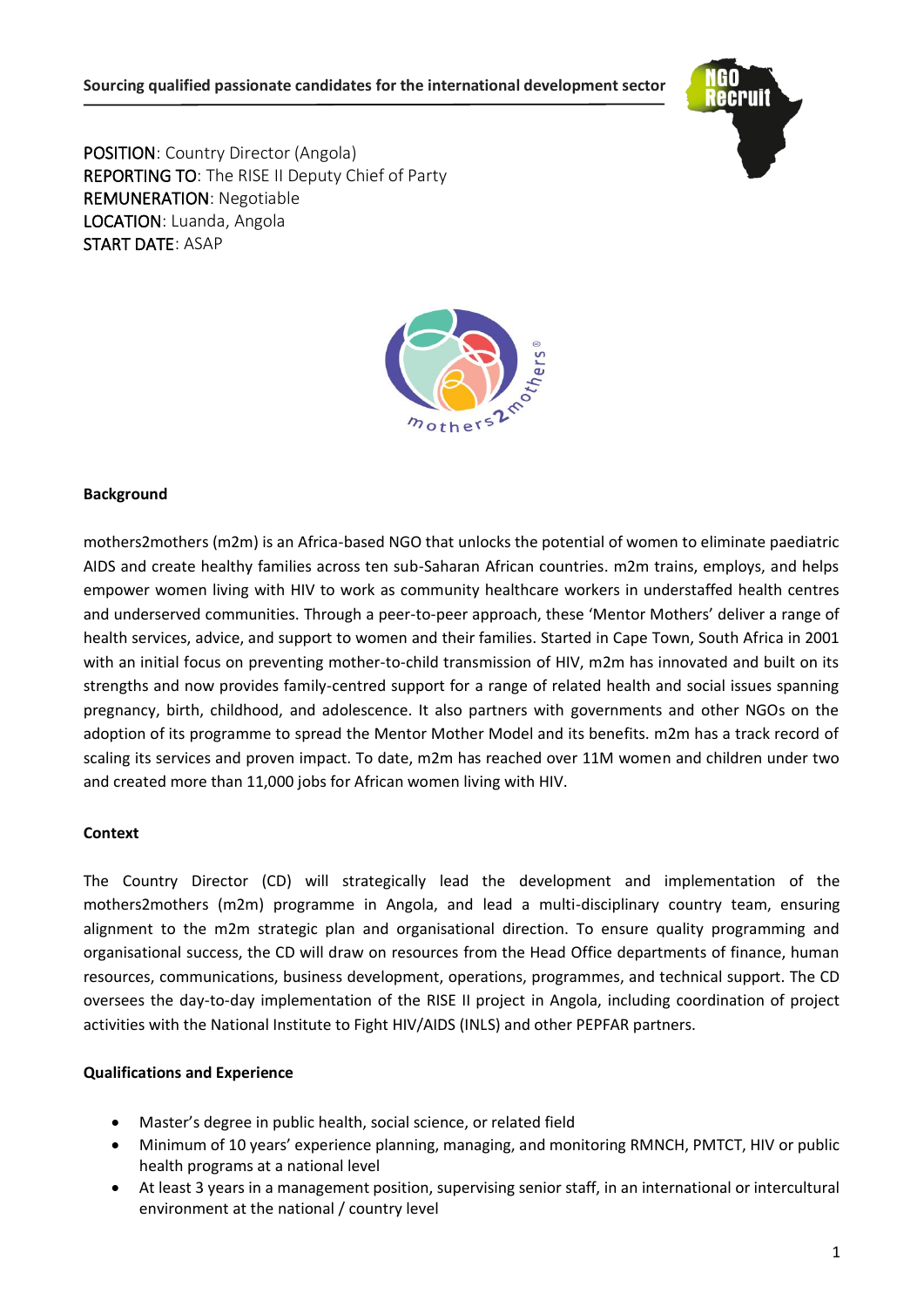- Demonstrated experience in monitoring project performance, using M&E data for program improvement. Ability to organize, analyze, and interpret program performance information.
- Demonstrated experience in planning, budgeting, and budget monitoring, and ensuring good stewardship of human, financial, and material resources
- Familiarity with adult learning principles
- Demonstrated experience developing project workplans and writing quality donor reports
- Experience working with diverse groups of stakeholders at a national level
- Demonstrated success in organisational representation, fund development, donor, and partner relationship management
- Experience in line managing senior staff
- Experience implementing USAID/PEPFAR projects in Angola

### **Competencies**

- Excellent leadership skills, including the ability to translate organisational vision into concrete action
- Advanced skills in strategic and analytical thinking, problem-solving, decision-making and negotiation
- Demonstrated excellent writing ability
- Strong financial management skills
- Excellent communication and interpersonal skills and an ability to conduct relationships with senior level managers, government officials and public health staff
- Determination, resourcefulness
- High level of computer literacy (MS Office Suite)
- Fluent in English and Portuguese
- A passion for m2m's mission and vision

#### **Internal/External Relationships**

#### **Internal**

- RISE II management team: DCOP, COP, Finance Business Partner, and technical and M&E staff
- Works across all organisational departments (such as Finance, Communications, HR, Business Development/Fundraising) and with other CDs
- m2m Angola country team and subordinates

#### **External**

- USAID/Angola mission and other donors
- Ministry of Health and Government of Angola at national, provincial, and municipal level
- PEPFAR implementing partners and other NGOs operating in Angola
- TWGs and other national fora

### **Working Conditions**

- Willingness to travel throughout the country to support programme implementation
- Willingness to travel internationally as required
- Working over weekends and overtime is required to meet organisational goals

#### **Leadership and Management of m2m Angola (30%)**

• Lead the development, implementation and review of country strategy and operational plans, including annual workplan and budget, aligned to the organisation's strategic plan.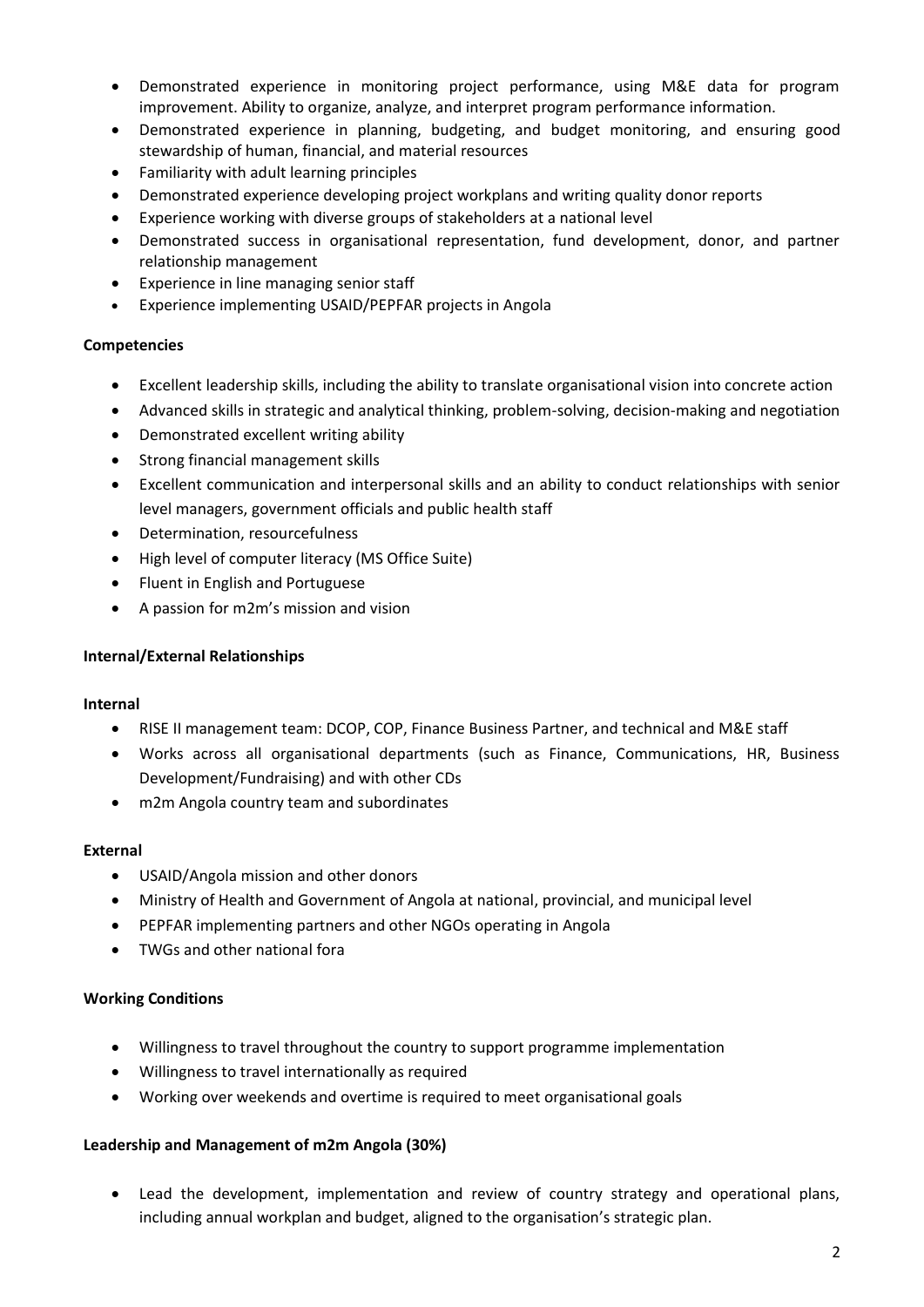- Facilitate the employment, development, and performance management of in-country staff, improving organizational, team, and individual performance while promoting teamwork and the values, mission, vision, and culture of m2m at all levels.
- Build, maintain and manage effective and efficient organisational operating systems to support programme service delivery such as finance, administration, IT, and HR. Ensure the sound development, implementation and ongoing evaluation of all country-level operating systems, policies, and procedures.
- Ensure the effective use of financial resources at all levels (including the utilisation of budget tracking, expenditure analysis, and forecasting) to support programme service delivery, holding fiduciary responsibility for the m2m Angola entity.

# **Stakeholder Relations and Engagement (30%)**

- Represent m2m with international, national, and regional stakeholders, partners, government, and donors in promotion of the organisation's strategic objectives, ensuring smooth operation of m2m's programme and active involvement in key national processes.
- Build partnerships and generate financial commitments to sustain and expand m2m's programming in Angola in line with organisational objectives and identified needs, including leadership for proposal development.
- Provide country intelligence and insight to resource mobilization team to inform planning and proposal development led by head office.
- Ensure close working relationships with MOH and partner organizations to ensure harmonized efforts and coordination of project activities.
- Manage relationships with donors and serve as the liaison to senior leaders in partner organisations.
- Serve as the primary point of contact for USAID/Angola mission for RISE II project. Lead project review meetings and provide proactive updates on RISE II Angola project performance, and work with DCOP to adapt project to respond to country mission priorities. Participate actively in USG partner meetings.

# **Program Delivery (25%)**

- Lead the design, implementation, and expansion of m2m programme activities in Angola, including strategic innovations related to scaling up of geographical and technical scope, aligned to donor, MOH, and m2m priorities.
- Manage ongoing expansion of current m2m programming and oversee quality implementation of existing programme services through programmatic assessment and evaluation.
- Lead and provide technical oversight of the implementation, monitoring, and expansion of project activities, in line with USAID and MOH priorities. Lead the adaptation of Mentor Mother Model innovations for RISE II Angola programming and to remain aligned with national guidelines and policies.
- Ensure quality program implementation. Oversee at least monthly analysis of supportive supervision results and other technical assessments; work with Technical Specialist, Provincial Coordinators and SI Assistant to identify quality improvement priorities, capacity building and training needs, and develop capacity building and implementation plans to address gaps.
- Engage head office technical and M&E staff to provide technical oversight and guidance into project implementation
- Conduct supportive supervision as required to monitor site-level service delivery; support site-level QI processes as needed. Oversee preparations and follow-ups from PEPFAR SIMS visits.